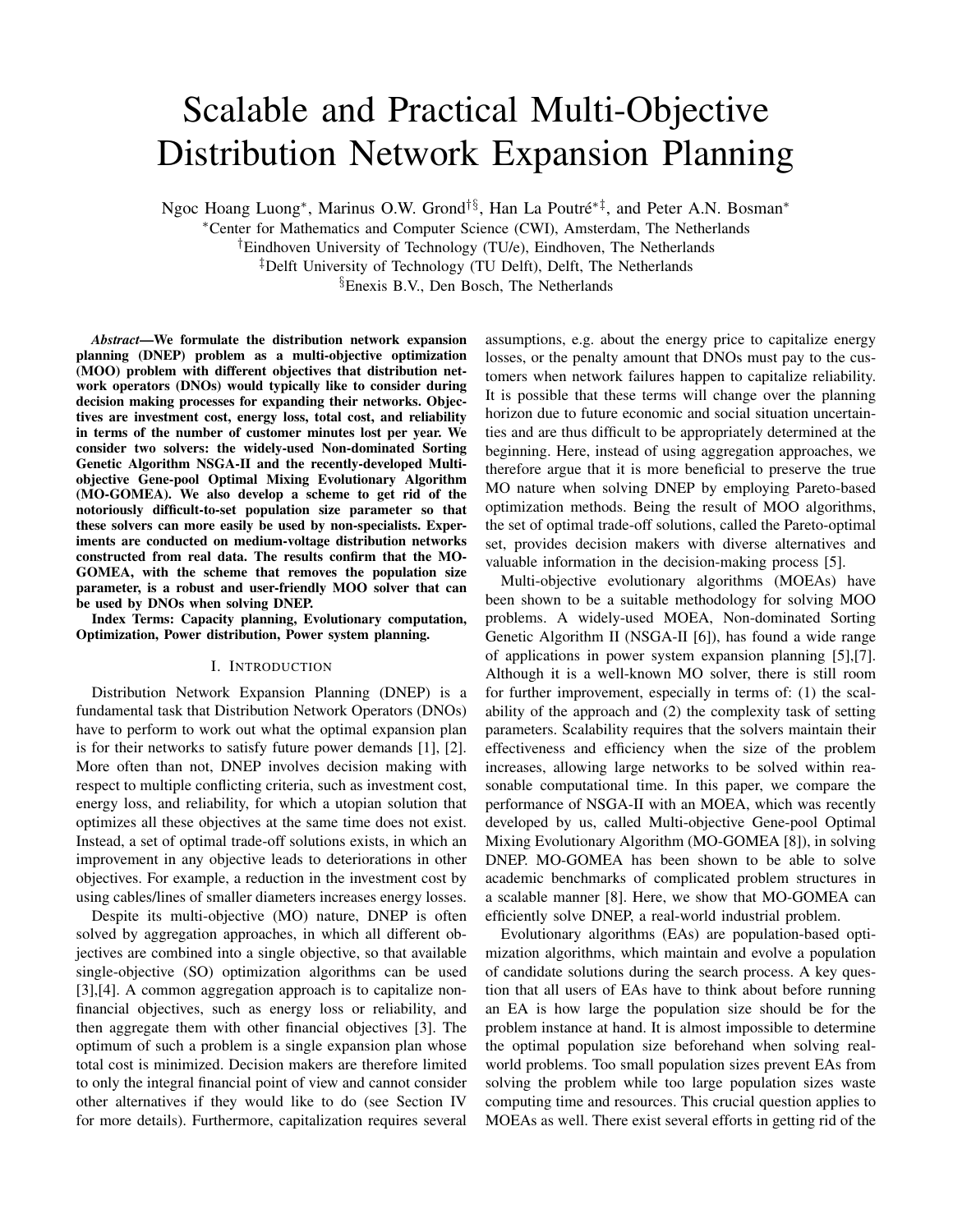population size parameter for SO EAs, but similar works in the MOO realm are barely available. Here, we adapt a population sizing-free scheme for SO genetic algorithms (GAs) [9] to the context of multi-objective optimization. We show that this scheme effectively lifts a significant burden in using MOEAs in a properly configured way to solve real-world problems.

The remainder of the paper is organized as follows. Section II formulates the DNEP problem. Section III introduces MO-GOMEA, NSGA-II, and our population sizing-free scheme. Section IV shows the experimental results of MO-GOMEA and NSGA-II solving DNEP. Section V concludes the paper.

# II. DNEP FORMULATION

This paper focuses on finding expansion alternatives for medium voltage distribution (MV-D) networks according to the point of view of a Dutch DNO. A typical MV-D network in the Netherlands contains underground cables branching out of HV/MV substations connecting MV nodes (MV/LV substations and MV customer substations) in ring-shaped and/or meshed structures. For each distribution ring, a cable is opened on one side, called normally open point (NOP), so that the whole network can operate radially in a normal situation [2]. Our approach here can be easily applied to MV-D networks with overhead lines. Extensions to LV networks require insignificant adaptations, while extensions to HV/MV sub-transmission networks require additional routines to handle multiple cables connecting HV/MV substations in parallel.

# *A. Expansion options and network encoding*

Here, we focus on decision making on reinforcement options for MV-D network cables as our main asset category. Extensions to include MV/LV transformers can be done without significant changes. Each network cable has a nominal capacity that defines the maximum magnitude of the power that can flow through it. Increasing power demands in the future create bottlenecks in the network and overloads on the cables. A feasible solution plan should therefore contain expansion options to solve these bottlenecks. Practical expansion options are: replacing existing cables with cables of higher capacities, adding new feeders (creating new cable connections) within a MV-D ring, or connecting the ring with another MV-D ring/substation [2]. Note that expansion options of adding new cable connections require additional decision making on placements of NOPs to guarantee radial operation of the network.

Before solving DNEP, we need to specify all the existing and potential cable connections (branches) that we want to consider for the expansion plan. By considering expert knowledge, we can disregard impractical expansion options, such as connecting two nodes that are located far apart [2]. Let l denote the total number of (both existing and potential) branches. We represent a MV-D network as a vector of l integer elements.

$$
\vec{x} = (x_1, x_2, \dots, x_l), \quad |x_k| \in \Omega(x_k), \quad k \in \{1, 2, \dots, l\}
$$

where  $x_k$  corresponds with the  $k^{th}$  branch of the network, and  $\Omega(x_k)$  is the set of possible cable types that can be installed at  $x_k$ . The status of the branch k can then be indicated as:

- $x_k = ID > 0$ : A cable of type  $ID \in \Omega(x_k)$  is installed at the  $k^{th}$  branch (an active cable).
- $x_k = 0$ : There is no cable installed at the  $k^{th}$  branch.
- $x_k = -ID < 0$ : A cable of type  $ID \in \Omega(x_k)$  is installed at the  $k^{th}$  branch but out of operation in normal situations. This represents an NOP.

#### *B. Constraints*

Given the forecast peak load profile at the end of a planning horizon, the following constraints must be satisfied:

*1) Connectivity constraint:* All nodes should be connected.

*2) Normal operation constraints:* In normal operation condition, the voltage  $V$  at each node should stay within allowable limits  $(0.9 \cdot V_{nom} < V < 1.1 \cdot V_{nom})$ , and the power flow through each cable should stay within nominal capacity.

*3) Radial operation constraint:* NOPs are placed in the network to make the network operate radially.

*4) Reconfigurability constraint:* When a failure occurs on an active cable, a part of the network will be out of service. The DNO then reconfigures the network by closing NOPs to bring the network back to operation. The network cables can tolerate a mild overload, 130% of nominal capacity, while maintenance activities take place. This constraint requires that the network must have enough redundancy capacity for reconfiguration in such emergency situations.

The evaluation of a solution plan involves multiple computationally expensive power flow calculations (PLCs) to check constraints 2 and 4. In this paper, for PLC, we use the Newton-Raphson method to solve the AC power flow model [1]. We note that the constraint evaluations dominate the computing time of optimization algorithms.

### *C. Objectives*

DNEP itself is actually a dynamic planning problem, addressing the question *when* each expansion option should be carried out. In this paper, we solve a pseudo-dynamic version of DNEP where the dynamic part is simplified as follows. Based on the forecast (annual) load growth rate  $R$ , we calculate the peak load for each year over the planning horizon from  $t_0$  until  $t_{horizon}$ , and determine the year  $t_{ol}$  when the first bottleneck (overload) occurs in the network. We then assume that all expansion options satisfying the load situation at  $t_{horizon}$  are installed at the same time in the year  $t_{ol}$ . In short, to evaluate the objective values, from the beginning  $t_0$ until  $t_{ol}$  we use the current network topology, and from  $t_{ol}$ until  $t_{horizon}$  we use the new network topology.

*1) Investment Cost:* The investment cost CAPEX for new assets is calculated by the annuities method [1], [10]. This method converts the expenditure on a new asset of  $Price_{asset}$ into a series of uniform annual payments, called annuities. If the length of this series equals the economic lifetime of the new asset  $t_{life}$ , the annuity  $AN_{asset}$  of the asset, for a time horizon with discount rate  $i$ , can be calculated as:

$$
AN_{asset} = Price_{asset} \cdot \frac{i}{1 - (1+i)^{-t_{life}}} \tag{1}
$$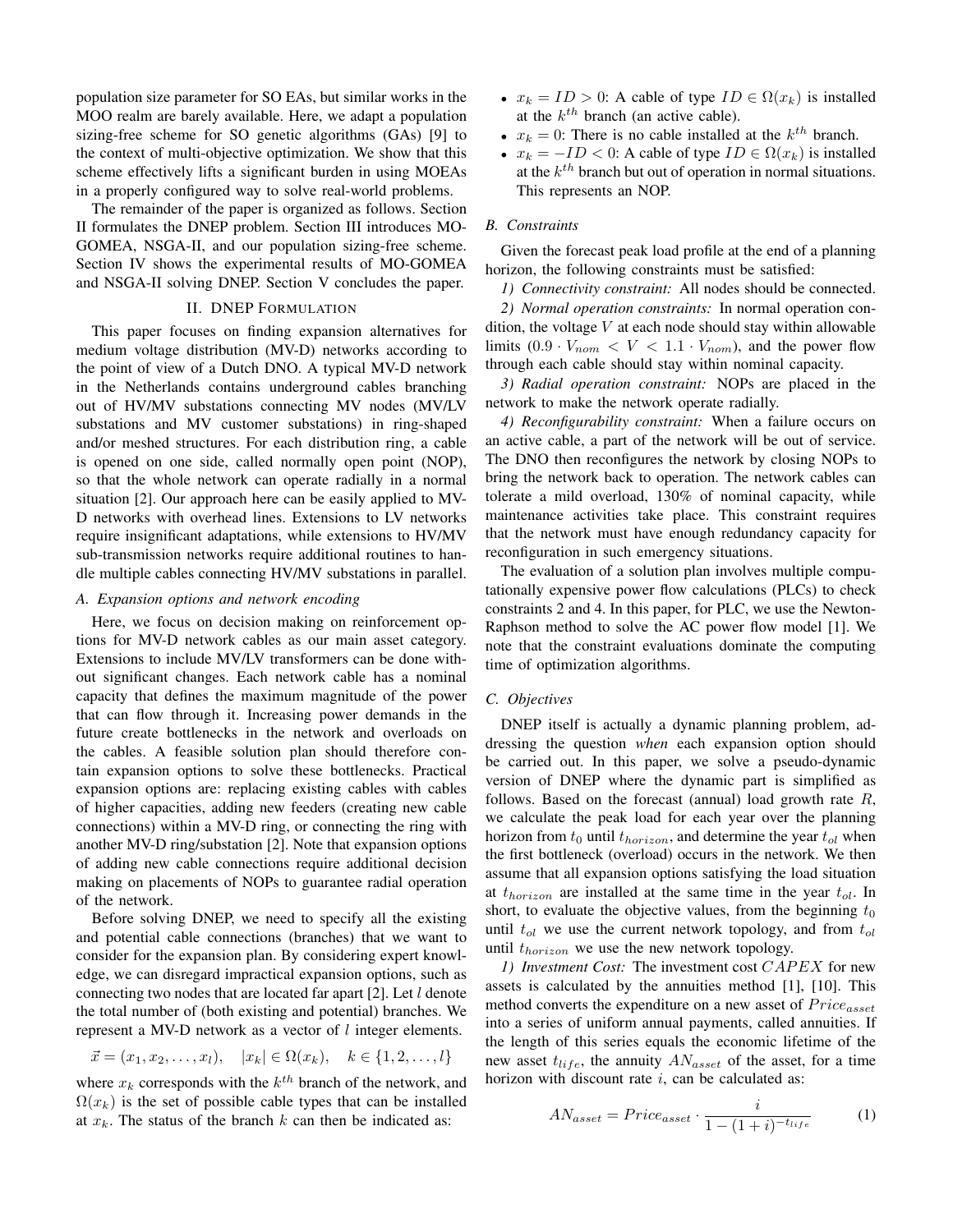In this paper, we assume a discount rate  $i$  of 4.5% and all assets have the same economic lifetime of 30 years. CAPEX for an asset in a year  $t$  can be defined as:

$$
CAPEX_{asset}(t) = \begin{cases} AN_{asset} & \text{if } t_{ol} \le t < t_{ol} + t_{life} \\ 0 & \text{else} \end{cases}
$$
 (2)

Then, total  $CAPEX$  in a year t can be defined as:  $CAPEX(t) = \sum_{\text{new asset}} CAPEX_{asset}(t).$ 

We minimize the net present value (NPV) of the total  $CAPEX$ , over a planning horizon with a discount rate i:

$$
CAPEX_{NPV} = \sum_{t=t_0}^{t_{horizon}} \frac{CAPEX(t)}{(1+i)^{t-t_0}} \tag{3}
$$

If  $t_{ol} + t_{life} > t_{horizon}$ , a part of the investment cost would not be included in this objective value. However, this annuity method is considered more favorable for comparing costs between multiple scenarios [1], [10]. We will consider DNEP involving multiple scenarios in future research.

*2) Energy Loss:* Since in this paper we focus on network cables as our main asset category, the energy loss of the network in a year  $t$  can be calculated as:

$$
E_{loss}(t) = P_{peak\ loss}(t) \cdot T_{loss}(t) \tag{4}
$$

where  $P_{peak loss}(t)$  is the peak loss which can be obtained from the PLC regarding the peak loads in year t.  $T_{loss}(t)$ is the service time of peak loss for year  $t$ , defined by the area of the yearly loss profile. Since PLC is a computationally expensive operation, performing PLCs for each year from  $t_0$ until  $t_{horizon}$  for each solution plan would take a great amount of running time. Here, we assume that the peak loss also has a growth rate related to the load growth  $R$  as follows:

$$
P_{\text{peak loss}}(t) = P_{\text{peak loss}}(t-1) * (1+R)^2 \tag{5}
$$

For each solution plan, we first calculate the peak loss at the end of the planning horizon  $P_{peak loss}(t_{horizon})$  by performing a PLC regarding the network topology of that plan. We then use Equation 5 to calculate backward  $P_{peak loss}(t)$  for each year t that  $t_{ol} \leq t < t_{horizon}$ . Note that, for  $t_0 \leq t < t_{ol}$ , the yearly peak loss for every year  $t$  can be computed beforehand by performing PLCs, for only one time, because during this period, all solution plans share the same original network topology due to our pseudo-dynamic scheme as mentioned above.

We want to minimize the total energy loss, which can be evaluated as follows for each solution plan.

$$
E_{loss} = \sum_{t=t_0}^{t_{horizon}} E_{loss}(t)
$$
 (6)

*3) Total Cost:* From a financial point of view, energy losses can be seen as the yearly costs for the DNO. If we have good assumptions about the electricity price, we can capitalize the energy loss and consider it as the operational cost  $(OPEX)$ of the network.  $OPEX$  in year t can then be defined as:

$$
OPEX(t) = E_{loss}(t) * Price_{electricity}(t)
$$
 (7)

We want to minimize the NPV of the total cost of both investment cost and operational cost  $(CAPEX$  and  $OPEX$ )

$$
COST_{NPV} = \sum_{t=t_0}^{t_{horizon}} \frac{CAPEX(t) + OPEX(t)}{(1+i)^{t-t_0}} \quad (8)
$$

*4) Customer Minutes Lost Per Year:* In this paper, we choose to evaluate the total number of customer minutes lost (CML) per year to quantify the reliability of an MV-D network. Note that if we divide the total CML per year by the number of customers in the network, we can obtain the CML per year per customer or System Average Interruption Duration Index (SAIDI). When a failure occurs on a cable, the circuit breaker of the feeder containing the failed cable would be triggered and the feeder (from MV-substation with circuit breaker to NOP) is then out of operation. Customers associated with nodes connected by this feeder are temporarily out of service. The DNO needs to dispatch their engineers to find out where the failure occurred. How long this procedure takes depends on the number of nodes connected to the feeder. After localizing and isolating the failed cable, the corresponding NOP and the circuit breaker of the feeder can be closed to bring the network back to operation. The amount of time between fault occurrence and service restoration is regarded as the restoration time  $T_{res}$ . The number of failures in a cable  $k$  per year can be estimated as:

$$
N F_k = F_k \cdot L_k \tag{9}
$$

where  $F_k$  is the annual failure rate of cable k per kilometer, and  $L_k$  is the length of cable k. CML for cable k per year is:

$$
CML_k = NF_k \cdot NC(Feeder(k)) \cdot T_{res}(Feeder(k)) \quad (10)
$$

where  $Feeder(k)$  denotes the feeder containing the cable k,  $NC(Feeder(k))$  is the number of customers connected to feeder  $Feeder(k)$ , and  $T_{res}(Feeder(k))$  is the average restoration time (in minutes) when cable  $k$  fails in feeder  $Feder(k)$  [11], which can be taken to be:

$$
T_{res}(Feeder(k)) = 75 + \frac{NS(Feeder(k))}{2} \cdot 10 \tag{11}
$$

where  $NS(Feeder(k))$  is the number of MV/LV substations and MV customer substations connected to the feeder  $Feder(k)$ . We minimize the CML per year of the network.

$$
CML = \sum_{\substack{k=0\\x_k>0}}^{l} CML_k
$$
\n(12)

where  $l$  is the total number of cable connections, and we only calculate CMLs for active branches  $(x_k > 0)$ .

## III. MULTI-OBJECTIVE EVOLUTIONARY ALGORITHMS

This section gives short introductions about two MOEAs (solvers) for our MO DNEP problem: the widely-used NSGA-II and the recently-developed MO-GOMEA. We then outline a scheme to get rid of the population size parameter. Both solvers are equipped with an elitist archive, an essential component for state-of-the-art MOEAs, to keep track of the best obtained trade-off solutions [12].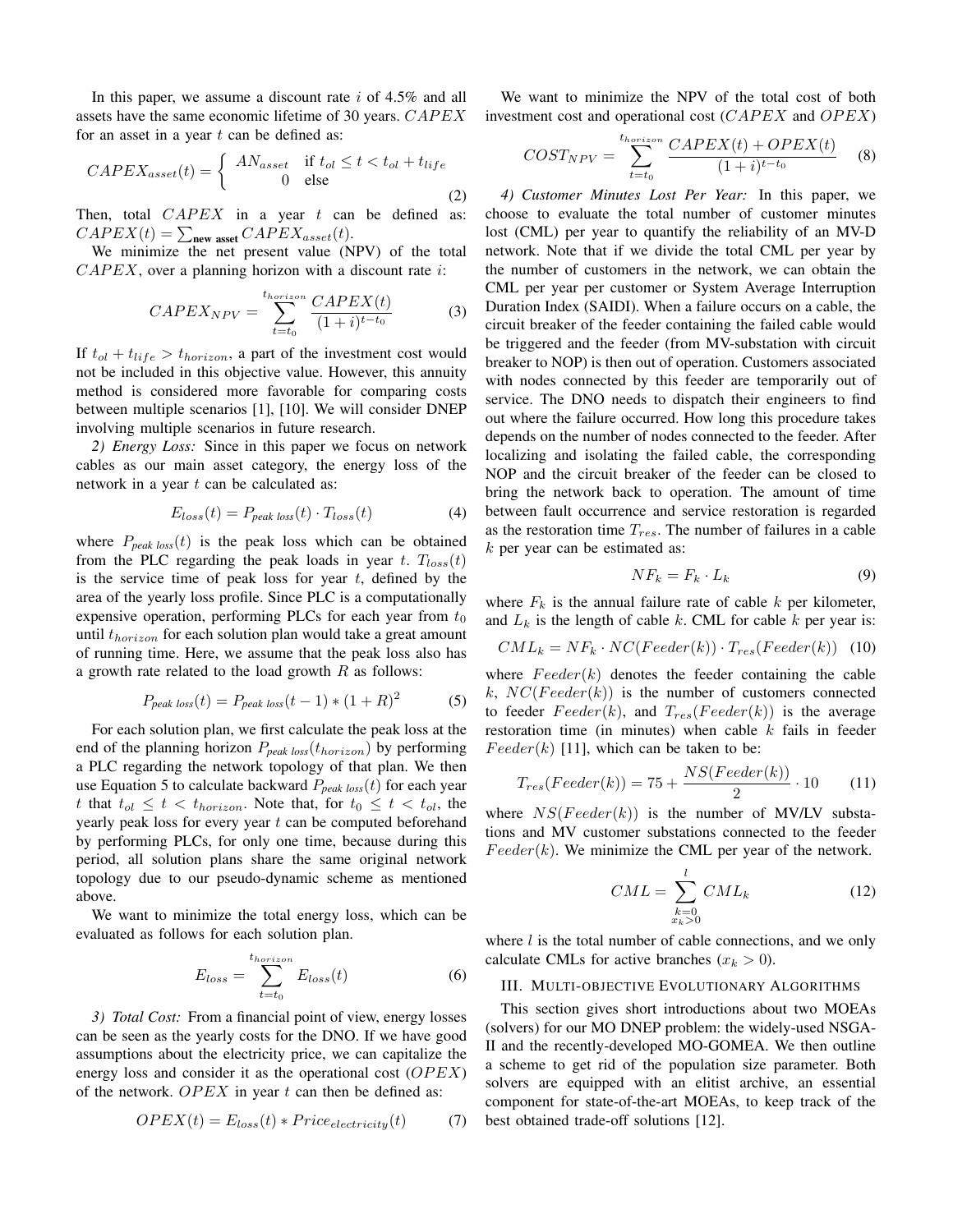## *A. Non-dominated sorting genetic algorithm NSGA-II*

NSGA-II [6] has been widely applied in power system optimization, from classic expansion planning problems, e.g. transmission [7], and distribution expansion planning [5], to modern renewable and sustainable energy allocation and operation problems, e.g. distributed generations, storage systems [13], and electric vehicles[14]. Typically, NSGA-II explores the search space by performing recombination (i.e. randomly exchanging problem variable values between candidate solutions) and mutation (i.e. randomly altering problem variable values with a small probability) on existing solutions to generate new solutions. Such variation operators are blind to important dependencies among problem variables, called linkage groups, and are thus unable to efficiently create new solutions of higher qualities as the problem size increases if such dependencies exist in the problem.

# *B. MO Gene-pool optimal mixing evolutionary algorithm*

MO-GOMEA [8] was recently developed by considering well-established researches [15], [16], [17] to construct a scalable MOEA, which effectively detects relations among problem variables in existing solutions and then efficiently exploits the learned structure to generate new solutions. Details about MO-GOMEA can be found in the literature [8]. Two key features of MO-GOMEA to this end are outlined as follows.

*1) Population clustering [15]:* The set of Pareto-optimal solutions can form a very large Pareto-optimal front of many regions, and the solutions in one region may have specific characteristics different from solutions in other regions. To have a good approximation of the whole Pareto front, it is beneficial if we divide the working population into evenlyspread equal-sized clusters, ensuring that different regions of the Pareto-front are searched with a different, relevant search bias, and are allocated the same amount of resources.

*2) Linkage learning and new solution generation:* MO-GOMEA performs linkage learning procedures to detect linkage groups of problem variables among candidate solutions in each cluster separately. Compared to other advanced MOEAs sharing the same features, such as [16], the linkage model used in MO-GOMEA is simpler, but adequate, and thus takes less computational time to learn. A variation operator, called Optimal Mixing (OM), then exploits the linkage knowledge when generating new solutions by treating problem variables belonging to the same linkage groups together when exchanging variable values among existing solutions.

## *C. Population sizing-free scheme*

Setting the population size parameter is crucial for EAs (and MOEAs). The optimal population size, which is difficult to be determined, depends on the structure and the size of the problem instance at hand and also on the specific EA solver. Here, we adapt a scheme developed for SO GAs to get rid of the population size setting [9]. The idea is that we operate the MOEA with multiple populations of different sizes in parallel but populations of a larger size have a slower generational cycle. We start with a population  $P_1$  of some small size  $n_1$ , and then keep doubling the population size to create new populations with size  $n_i = 2n_{i-1}$  for  $i > 1$ . For every 2 generations of population  $P_i$ , we run 1 generation of population  $P_{i+1}$ . Thus, population  $P_i$  executes a generational step every  $2^{i-1}$ -th generation of population  $P_1$ . Although each population is run separately, they share the same elitist archive. Note that we do not set a maximum population size. The algorithms keep operating and expanding the population size, and stop when the total allowable computing time is used up.

### IV. EXPERIMENTAL RESULTS

In this paper, we present experimental results of NSGA-II and MO-GOMEA solving DNEP for a network of 4 MVsubstations, 51 nodes and 190 branches, constructed from real data of a Dutch DNO, over a planning horizon of 30 years. All the currently existing cables can be upgraded (replaced with a new cable type) while the total number of new cable connections all over the network is limited to 3, corresponding to the switchgear and cabinet space restrictions of existing MV-substations in this benchmark. More details about the network can be obtained from the authors. Each solver is run 30 times, and is allowed to perform 500000 solution evaluations in each run.

# *A. CAPEX vs. Energy Loss*

Minimizing the the investment cost often results in selecting cables of smaller diameters, which in turn increases energy loss. In contrast, minimizing energy losses encourages investments in more efficient assets, e.g. replacements of legacy cables. Solving DNEP with these two conflicting objectives in the MO fashion provides the DNOs with a full picture of compromises between capital expenditure and operational aspect. Capitalizing energy loss and then solving DNEP by aggregation approaches only return a single solution plan with a minimized total lump sum cost and provide no other alternative if the DNOs are willing to invest more to reduce the energy loss, or vice versa. Energy loss can also be considered as an environmental factor with increasing importance in decision making process of DNOs in transition toward sustainable energy. Therefore, it is beneficial to keep these two objective separate and to solve DNEP in the true MO manner so that the DNOs can make well-informed decisions.

Fig. 1 shows the experimental results of NSGA-II and MO-GOMEA solving DNEP minimizing these two objectives. MO-GOMEA finds more solutions of better qualities than those of NSGA-II. Given the same amount of solution evaluations (i.e. approximately the computing time), MO-GOMEA also outperforms NSGA-II in obtaining a closer and more wellspread solution set along the reference Pareto-front.

#### *B. Total Cost vs. Customer Minutes Lost Per Year*

We consider the trade-off between CML per year and the total cost, which comprises the investment cost and the capitalized energy loss. Minimizing the CML will result, when expansions are necessary, in short cables (complementary with minimizing losses) and rearranging the NOPs. Rearranging